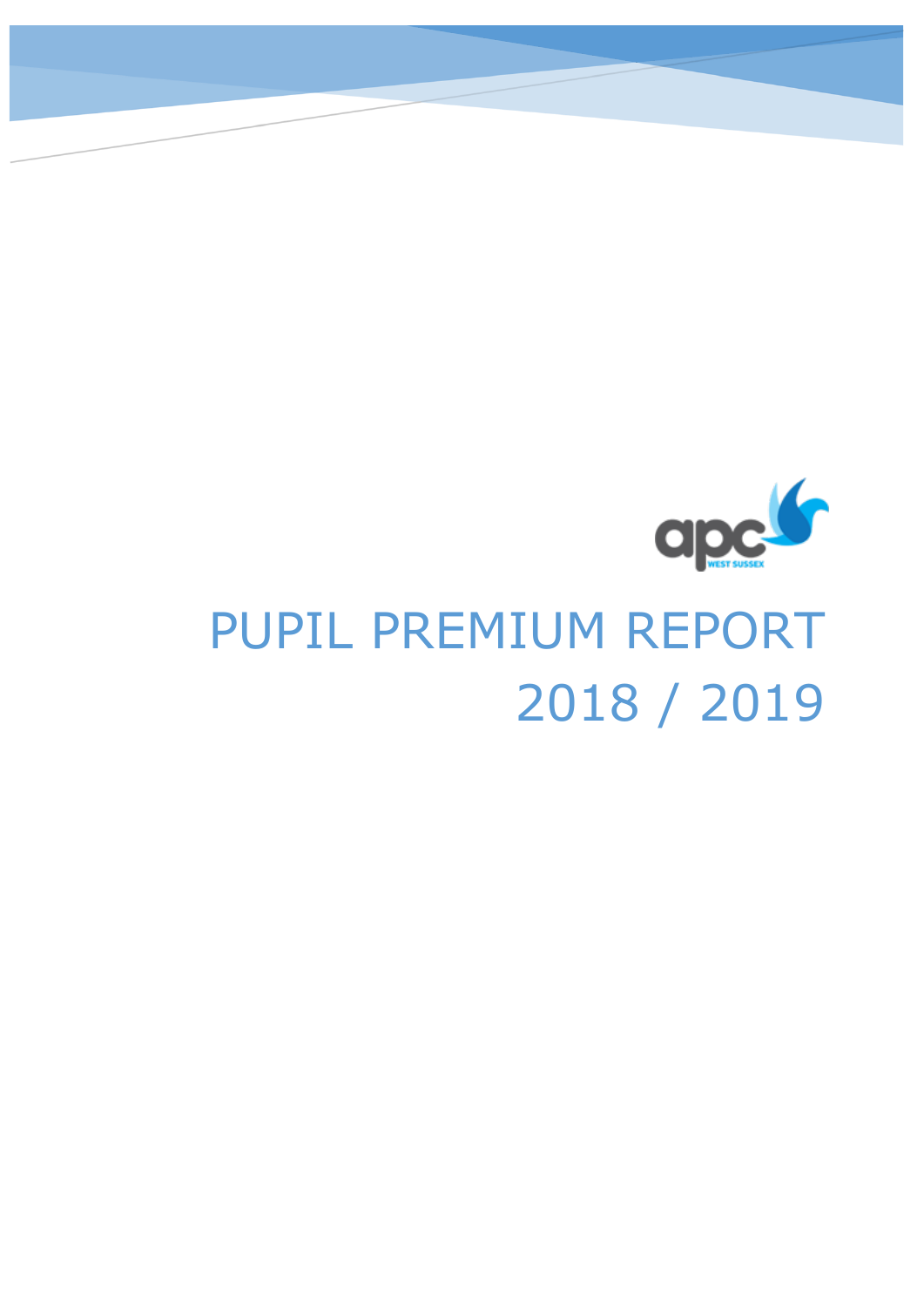## **Pupil premium strategy statement**

#### **School overview**

| <b>Metric</b>                                  | Data                                                |
|------------------------------------------------|-----------------------------------------------------|
| School name                                    | <b>West Sussex Alternative Provision</b><br>College |
| Pupils in school                               | 460                                                 |
| Proportion of disadvantaged pupils             | 51.3% (236)                                         |
| Pupil premium allocation this academic<br>year | £95,700                                             |
| Academic year or years covered by<br>statement | 2018/2019                                           |
| Publish date                                   | September 2019                                      |
| Review date                                    | September 2020                                      |
| Statement authorised by                        | Doug Thomas                                         |
| Pupil premium lead                             | James Walters                                       |
| Governor Committee                             | Teaching and Learning                               |

#### **Disadvantaged pupil barriers to success**

Pupil Premium is additional finance given to publicly funded schools in England, targeted specifically to raise the attainment of disadvantaged pupils to close the gap between them and their peers. The funding is allocated to educational establishments on the basis of children registered as eligible for free school meals at any point in the last 6 years, and for children who have been registered as being in care for 6 months or longer, or were adopted from care.

At WSAPC we strive to give our pupils a fresh approach to learning in our alternative provision setting. We encourage our pupils to continue their educational progress both within the time they are with us and when they are ready to move on to other schools and establishments.

We firmly believe that education is a lifelong process and acknowledge that there may have been obstacles and past events that have blocked our pupils' educational progress. With this in mind, we recognise that we need to address both the social and emotional needs of our pupils alongside and in conjunction with their educational needs.

Some of those barriers include:

- Erratic attendance due to changing or challenging home circumstances.
- SEMH needs of the pupil.
- Poor behaviour in classes.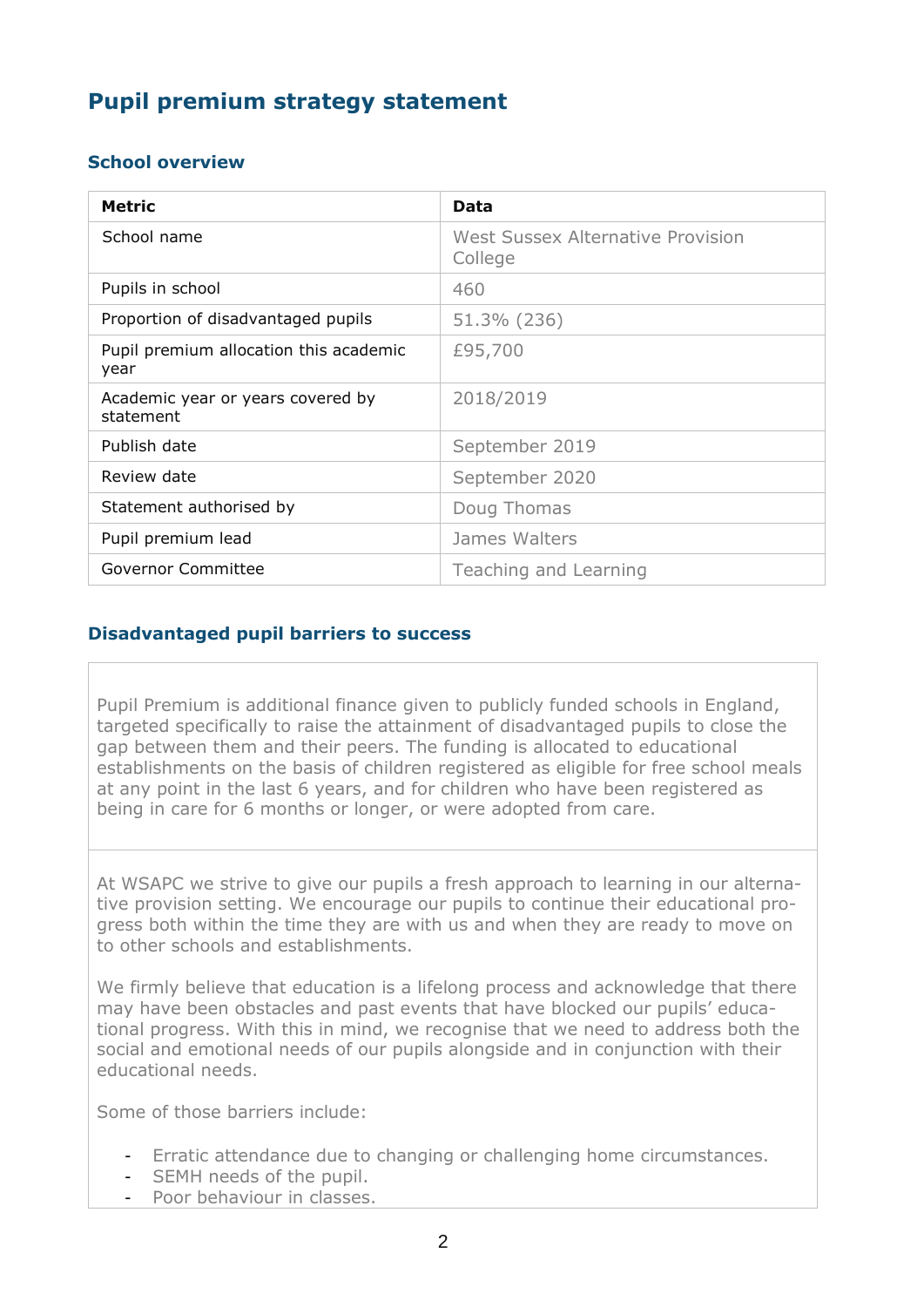- Pupils not having enough teacher attention or time.
- Crime/exploitation outside of school.
- Pupils not having enough confidence.
- Pupils not having enough motivation.
- Sanction practices.
- The way people stereotype schools
- Previous school experience.

## **Strategy aims for disadvantaged pupils - academic achievement**

| Aim                                                                                                                 | <b>Evidence of impact</b>                                                              | <b>Target date</b> |
|---------------------------------------------------------------------------------------------------------------------|----------------------------------------------------------------------------------------|--------------------|
| Pupil premium students in<br>KS1 and KS2 to make<br>expected levels of<br>progress in literacy and<br>numeracy.     | Pupil premium<br>students are either<br>on target or<br>achieving at greater<br>depth. | <b>July 2019</b>   |
| Pupil premium students in<br>KS3 and KS4 to make<br>expected levels of<br>progress in literacy and<br>numeracy.     | Pupil premium<br>students are either<br>on target or<br>achieving at greater<br>depth. | <b>July 2019</b>   |
| To use small group<br>learning and specialist TA<br>support to increase<br>engagement of pupil<br>premium students. | A reduction in<br>behaviour incidents<br>recorded for pupil<br>premium students.       | <b>July 2019</b>   |

## **Strategy aims for disadvantaged pupils – wider outcomes (e.g. independence)**

| Aim                                                                                                                                                                                                                            | <b>Evidence of impact</b>                                                                                                                                                                                                                                   | <b>Target date</b> |
|--------------------------------------------------------------------------------------------------------------------------------------------------------------------------------------------------------------------------------|-------------------------------------------------------------------------------------------------------------------------------------------------------------------------------------------------------------------------------------------------------------|--------------------|
| This school believes in<br>providing a varied,<br>balanced and healthy<br>lunch-time meal to all<br>students. All students<br>dine with their peers and<br>staff to support social<br>engagement and<br>relationship building. | This is done through<br>our Cook and Eat<br>Program where the<br>young people are<br>involved in every<br>aspect from planning<br>and preparation to<br>cooking and serving<br>of the meal. Students<br>working towards<br>accreditation in the<br>subject. | <b>July 2019</b>   |
| Deliver a Dialogue<br>counselling service to<br>students across all sites of                                                                                                                                                   | Further support the<br>SEMH needs of the                                                                                                                                                                                                                    | <b>July 2019</b>   |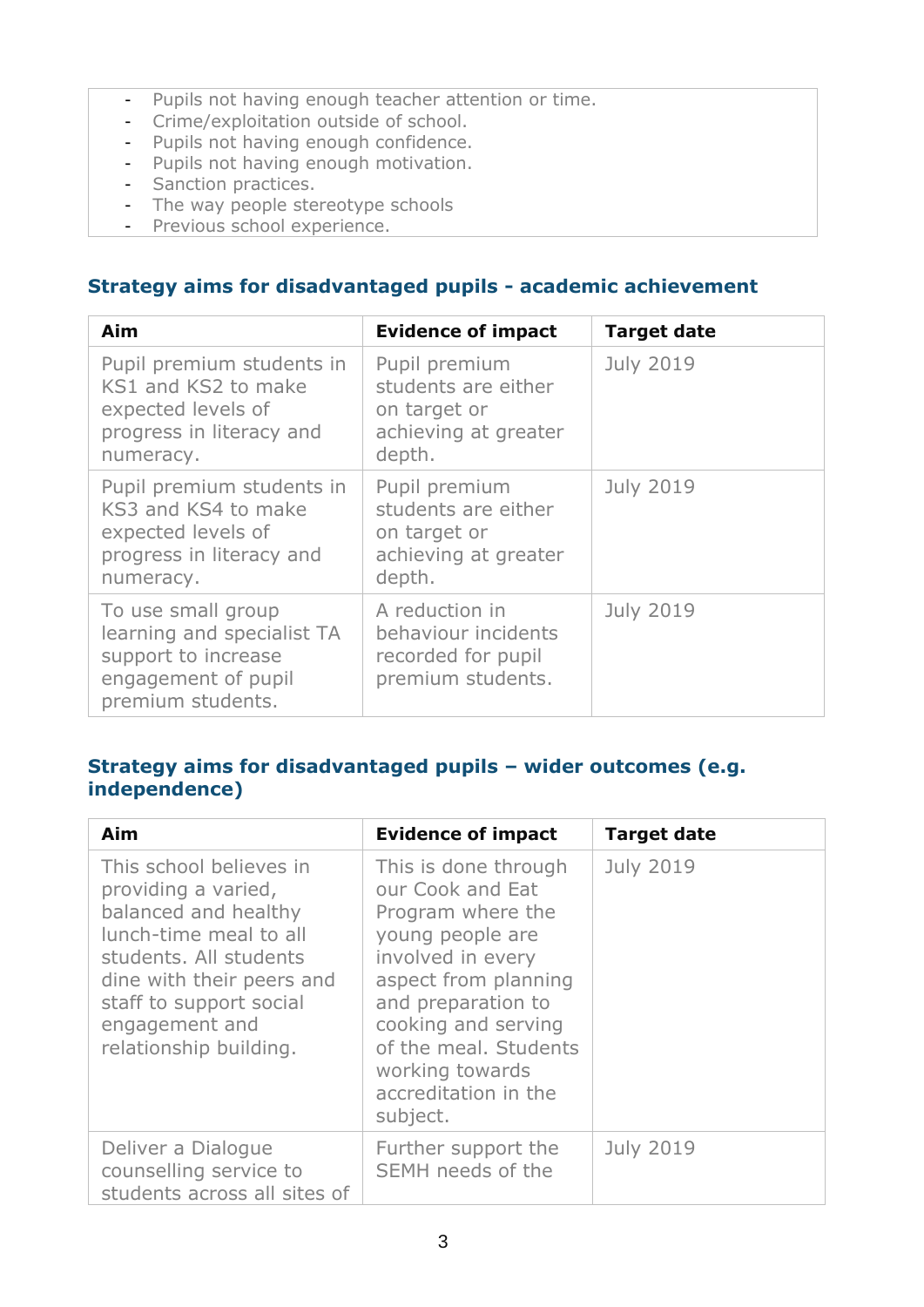| the alternative provision<br>college.                          | pupils. Help identify<br>barriers to learning.                                         |                  |
|----------------------------------------------------------------|----------------------------------------------------------------------------------------|------------------|
| Additional allocation to<br>support pupil premium<br>students. | Additional tutoring/<br>attendance/<br>reintegration<br>support/ external<br>agencies. | <b>July 2019</b> |

# **Teaching priorities for current academic year**

| <b>Measure</b>                                   | <b>Activity</b>                                                                                         |
|--------------------------------------------------|---------------------------------------------------------------------------------------------------------|
| Priority 1                                       | Small group learning                                                                                    |
| Priority 2                                       | Specialist Teacher Assistant support                                                                    |
| Barriers to learning these<br>priorities address | Engaging those who are disengaged from<br>learning and addressing challenging<br>behaviour as a result. |
| Projected spending                               | £49,998                                                                                                 |

## **Wider strategies for current academic year**

| <b>Measure</b>                                   | <b>Activity</b>                                                                                            |
|--------------------------------------------------|------------------------------------------------------------------------------------------------------------|
| Priority 1                                       | Cook and Eat                                                                                               |
| Priority 2                                       | Counselling                                                                                                |
| Barriers to learning these<br>priorities address | To develop social engagement and<br>relationship building. To help support the<br>SEMH needs of the child. |
| Projected spending                               | £32,169.61                                                                                                 |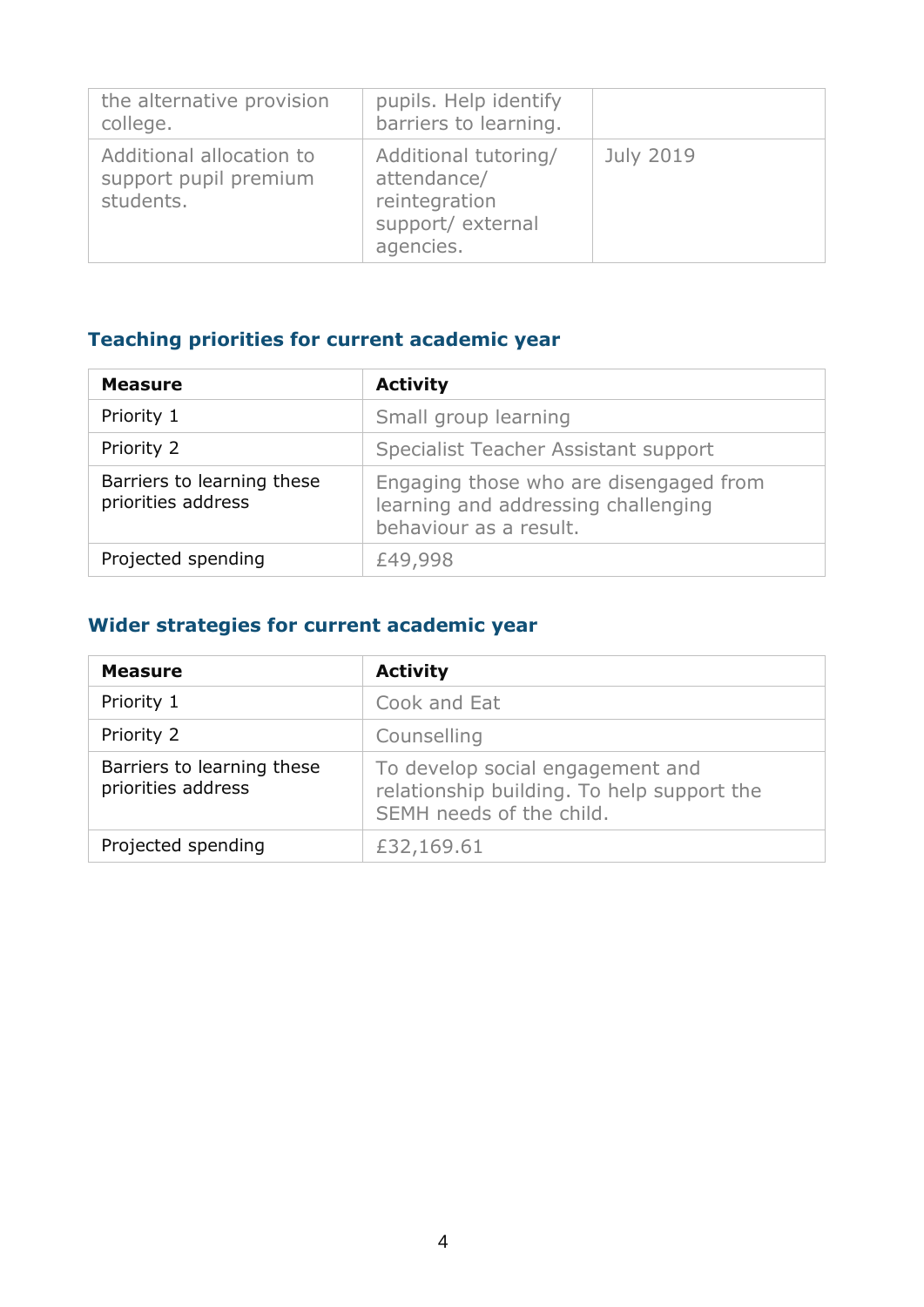## **Monitoring and implementation**

| Area                | <b>Challenge</b>                                                                                                                                           | <b>Mitigating action</b>                                                                                                                  |
|---------------------|------------------------------------------------------------------------------------------------------------------------------------------------------------|-------------------------------------------------------------------------------------------------------------------------------------------|
| Teaching            | Ensure all staff have the<br>opportunity to share good<br>practice and liaise with<br>their lead learner.                                                  | Use of INSET days, CPD,<br>subject meetings and daily<br>debriefs to ensure quality<br>teaching.                                          |
| Targeted<br>support | Enough time to use small<br>group learning and<br>specialist TA support to<br>address student behaviours<br>and academic progress.                         | To identify those who need<br>additional intervention.<br>Implement shadow<br>timetable intervention<br>sessions for small group<br>work. |
| Wider<br>strategies | Ensuring all centres have<br>access to a counsellor.<br>There is currently no lead<br>learner in Cook and Eat to<br>streamline the subject<br>effectively. | Advertise vacancies.                                                                                                                      |

## **Review: 2018 / 2019 aims and outcomes**

| Aim                                                                                                    | <b>Outcome</b>                                                                                                                                                                                                                                                                                                                   |
|--------------------------------------------------------------------------------------------------------|----------------------------------------------------------------------------------------------------------------------------------------------------------------------------------------------------------------------------------------------------------------------------------------------------------------------------------|
| Pupil premium<br>students in KS1<br>and KS2 to make<br>expected levels of<br>literacy and<br>numeracy. | Academic progress was measured in the following<br>way:<br>Below target<br>On track<br>Greater depth                                                                                                                                                                                                                             |
|                                                                                                        | KS1 English and Maths:<br>English and Maths progress for PP students showed<br>an increase from Autumn 1 to Summer 2. By<br>Summer 2 PP students were now achieving on<br>target in their progress.<br>English and Maths progress for non PP showed a<br>$\overline{\phantom{a}}$<br>greater increase in achieving greater depth |
|                                                                                                        | learning rather than on target.<br>This analysis is based on 1 PP student being on roll<br>during the majority of the year until Summer 2<br>when there were 3.                                                                                                                                                                  |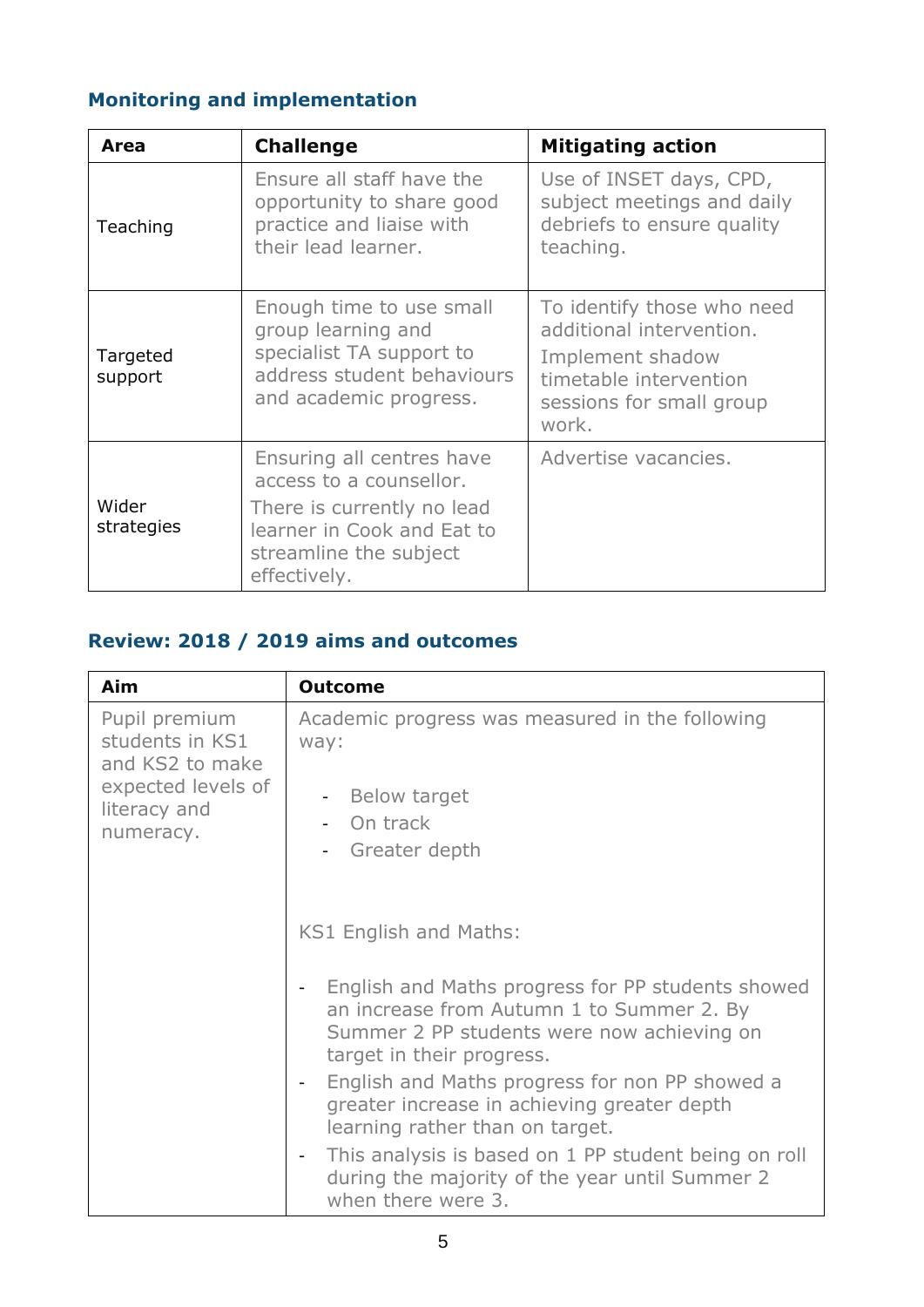| Aim                                                                                       | <b>Outcome</b>                                                                                                                                                                                                                |
|-------------------------------------------------------------------------------------------|-------------------------------------------------------------------------------------------------------------------------------------------------------------------------------------------------------------------------------|
|                                                                                           | <b>KS2 English</b>                                                                                                                                                                                                            |
|                                                                                           | Percentages below generated over the academic year:<br>25% non PP students were working below target<br>compared to 10% of PP students.<br>90% of PP students were achieving on target<br>compared to 63% of non PP students. |
|                                                                                           | <b>KS2 Maths</b>                                                                                                                                                                                                              |
|                                                                                           | Percentages below generated over the academic year:<br>20% of PP students were achieving below target<br>compared to 6% non PP<br>12% of non PP students are achieving greater<br>depth compared to 2% PP students.           |
|                                                                                           | Future aim:                                                                                                                                                                                                                   |
|                                                                                           | PP pupils in KS1 and KS2 to make expected levels<br>of literacy and numeracy. (on target working<br>towards greater depth)                                                                                                    |
|                                                                                           | Future actions:                                                                                                                                                                                                               |
|                                                                                           | Use small group learning and specialist TA support<br>to increase engagement of PP students.<br>Use online learning package (Doddle) to enable<br>$\overline{\phantom{a}}$<br>further learning opportunities at home.         |
| Pupil premium<br>students in KS3<br>and KS4 to make<br>expected levels of<br>literacy and | Academic progress was measured in the following<br>way:<br>Below target                                                                                                                                                       |
| numeracy.                                                                                 | On track<br>Greater depth                                                                                                                                                                                                     |
|                                                                                           | <b>KS3 English</b>                                                                                                                                                                                                            |
|                                                                                           | Percentages below generated over the academic year:                                                                                                                                                                           |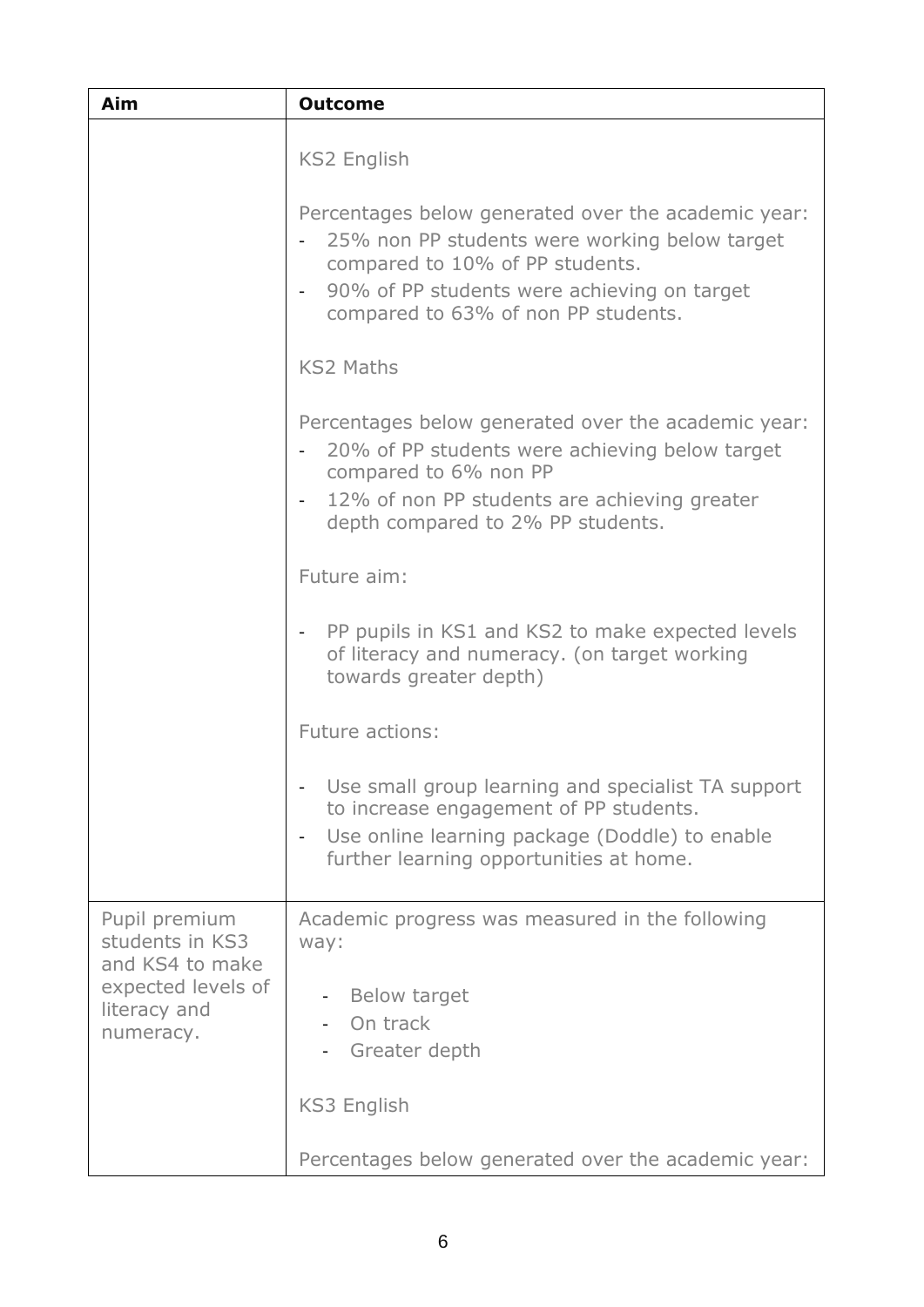| Aim | <b>Outcome</b>                                                                                                                                                                                                                                                                                                                                                                                                                                                             |
|-----|----------------------------------------------------------------------------------------------------------------------------------------------------------------------------------------------------------------------------------------------------------------------------------------------------------------------------------------------------------------------------------------------------------------------------------------------------------------------------|
|     | 60% of PP students were achieving below target<br>compared to 50% non PP.<br>Neither PP or non PP students achieved greater<br>$\overline{\phantom{a}}$<br>depth in KS3 English over the academic year.<br>The majority of non PP students achieved on target<br>$\overline{\phantom{a}}$<br>compared to PP students who were achieving<br>below target in English.                                                                                                        |
|     | <b>KS3 Maths</b>                                                                                                                                                                                                                                                                                                                                                                                                                                                           |
|     | Percentages below generated over the academic year:<br>58% of PP students were achieving below target<br>compared to 41% non PP.<br>2% of PP students achieved greater depth<br>$\blacksquare$<br>compared to 6% non PP.<br>The majority of non PP students achieved on target<br>$\blacksquare$<br>compared to PP students who were achieving<br>below target in Maths.                                                                                                   |
|     | <b>KS4 English</b>                                                                                                                                                                                                                                                                                                                                                                                                                                                         |
|     | Percentages below generated over the academic year:<br>59% of PP students were achieving below target<br>$\blacksquare$<br>compared to 44% non PP.<br>1% of PP students were achieving greater depth<br>compared to 3% non PP.<br>The majority of non PP students achieved on target<br>compared to PP students who were achieving<br>below target in English.                                                                                                             |
|     | <b>KS4 Maths</b>                                                                                                                                                                                                                                                                                                                                                                                                                                                           |
|     | Percentages below generated over the academic year:<br>44% of PP students achieved below target<br>compared to 40% non PP.<br>52% of PP students achieved on target compared<br>to 57% non PP.<br>4% of PP students achieved greater depth<br>$\overline{\phantom{a}}$<br>compared to 3% non PP.<br>There is not a significant difference in results<br>between PP and non PP in KS4 maths.<br>The majority of KS4 students were achieving on<br>$\blacksquare$<br>target. |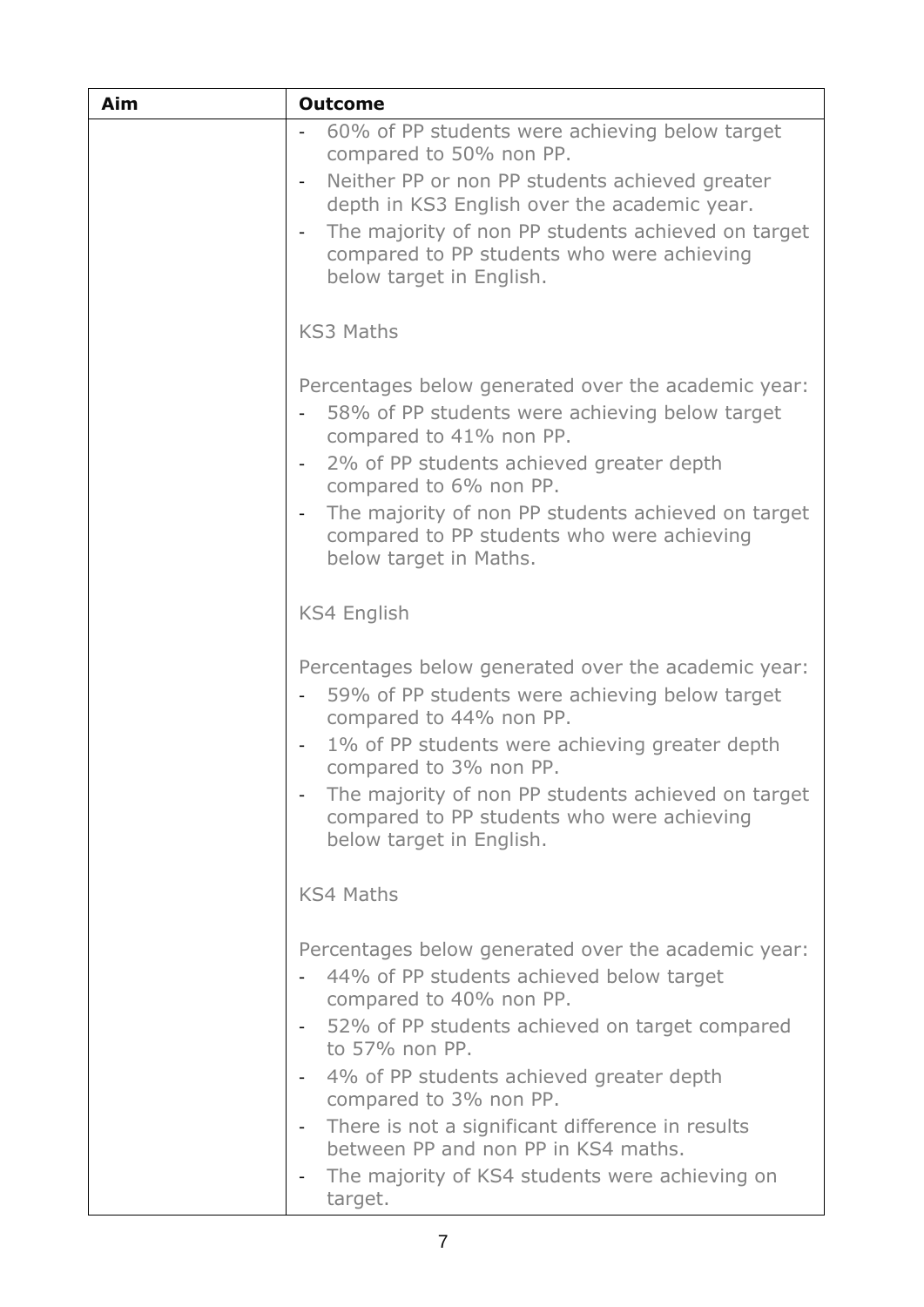| Aim                                                                                                                          | <b>Outcome</b>                                                                                                                                                                                                                                                                                                                                                                                                                                                                                                                                                                                                                                      |
|------------------------------------------------------------------------------------------------------------------------------|-----------------------------------------------------------------------------------------------------------------------------------------------------------------------------------------------------------------------------------------------------------------------------------------------------------------------------------------------------------------------------------------------------------------------------------------------------------------------------------------------------------------------------------------------------------------------------------------------------------------------------------------------------|
|                                                                                                                              | Future aim:<br>PP pupils in KS3 and KS4 to make expected levels<br>$\overline{\phantom{0}}$<br>of literacy and numeracy (on target working<br>towards greater depth).                                                                                                                                                                                                                                                                                                                                                                                                                                                                               |
|                                                                                                                              | Future actions:<br>Use small group learning and specialist TA support<br>$\qquad \qquad \blacksquare$<br>to increase engagement of PP students.<br>Use online learning package (Doddle) to enable<br>$\overline{\phantom{0}}$<br>further learning opportunities at home.<br>Use of lead learners in curriculum planning and<br>assessment. This could include a review of<br>assessment processes. The data available only<br>records academic progress and not behavioural<br>progress.                                                                                                                                                            |
| To use small<br>group learning<br>and specialist TA<br>support to<br>increase<br>engagement of<br>pupil premium<br>students. | Attendance data statements:<br>There were more PP students on roll than non PP<br>$\overline{\phantom{0}}$<br>during the 18/19 academic year.<br>The majority of PP students were male.<br>$\overline{\phantom{a}}$<br>Although not a significant difference there was a<br>higher attendance rate of male PP students<br>compared to female PP students.<br>Male PP students had an average attendance of<br>۰<br>52% and female PP students had 49%.<br>Male non PP students had an average of 60%<br>$\overline{\phantom{a}}$<br>attendance and female non PP students had 62%.<br>Future aim:<br>To improve attendance of pupils attracting PP. |
|                                                                                                                              | Future actions:<br>Attendance officers to work with AHTs to identify<br>$\overline{\phantom{a}}$<br>PP students with low attendance. Use small group                                                                                                                                                                                                                                                                                                                                                                                                                                                                                                |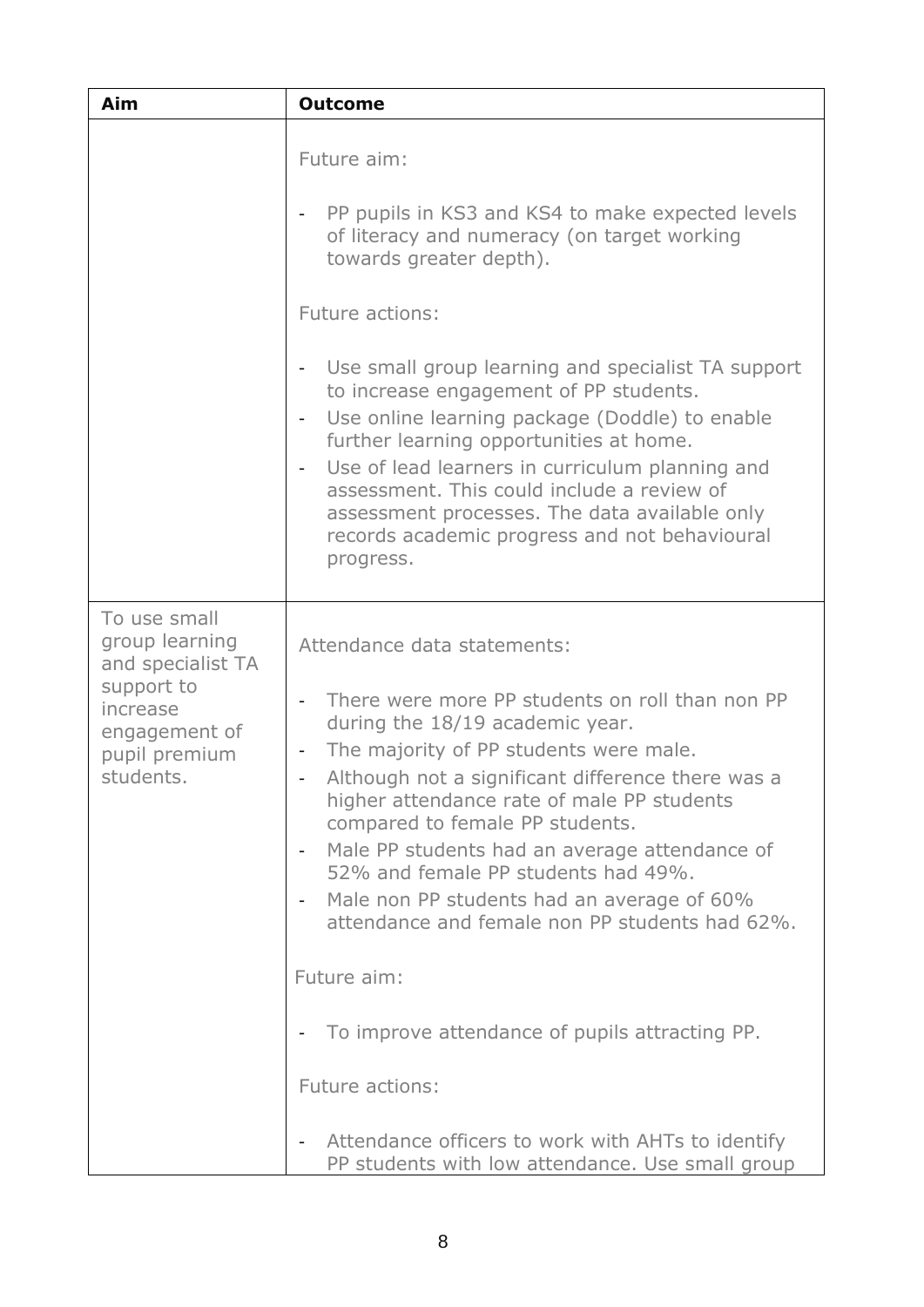| Aim | <b>Outcome</b>                                                                                                                                                                                                                                                                                                                                                                                                                                                                                                                                                                                                      |
|-----|---------------------------------------------------------------------------------------------------------------------------------------------------------------------------------------------------------------------------------------------------------------------------------------------------------------------------------------------------------------------------------------------------------------------------------------------------------------------------------------------------------------------------------------------------------------------------------------------------------------------|
|     | learning and specialist TA support to increase<br>engagement in school.<br>Attendance officers to develop reward systems to<br>$\sim$<br>encourage attendance.<br>Attendance officers to deliver small group<br>$\sim 10$<br>intervention in school to identify barriers to<br>attendance.                                                                                                                                                                                                                                                                                                                          |
|     | Fixed Term exclusions data statements:                                                                                                                                                                                                                                                                                                                                                                                                                                                                                                                                                                              |
|     | Male PP students (average of 110 students over<br>$\overline{\phantom{a}}$<br>the academic year) received 83 FTE over the<br>academic year compared to male non PP (average<br>of 57 students over the academic year) who<br>received 56 FTE.<br>Female PP students (average of 89 students over<br>$\sim$<br>the academic year) received 32 FTE over the<br>academic year compared to female non PP<br>(average of 52 students over the academic year)<br>who received 13 FTE.<br>75% of male PP students received FTE compared<br>$\sim 10^{-1}$<br>to 56% of the male non PP students over the<br>academic year. |
|     | 35% of female PP students received FTE compared<br>$\sim 100$<br>to 25% of the female non PP students over the<br>academic year.                                                                                                                                                                                                                                                                                                                                                                                                                                                                                    |
|     | Both PP and non PP male students are receiving<br>$\bar{ }$<br>twice as many FTE compared to female PP and non<br>PP students.                                                                                                                                                                                                                                                                                                                                                                                                                                                                                      |
|     | Future aim:                                                                                                                                                                                                                                                                                                                                                                                                                                                                                                                                                                                                         |
|     | To improve behaviour of pupils attracting PP.                                                                                                                                                                                                                                                                                                                                                                                                                                                                                                                                                                       |
|     | Future actions:                                                                                                                                                                                                                                                                                                                                                                                                                                                                                                                                                                                                     |
|     | To use small group learning and specialist TA<br>$\overline{\phantom{0}}$<br>support to develop behaviour strategies.                                                                                                                                                                                                                                                                                                                                                                                                                                                                                               |
|     | Whole school CPD to further develop behaviour<br>$\overline{\phantom{a}}$<br>strategies and the use of restorative justice as a<br>tool to reduce FTE.                                                                                                                                                                                                                                                                                                                                                                                                                                                              |
|     | Refer students to school counsellor for additional<br>$\overline{\phantom{a}}$<br>support.                                                                                                                                                                                                                                                                                                                                                                                                                                                                                                                          |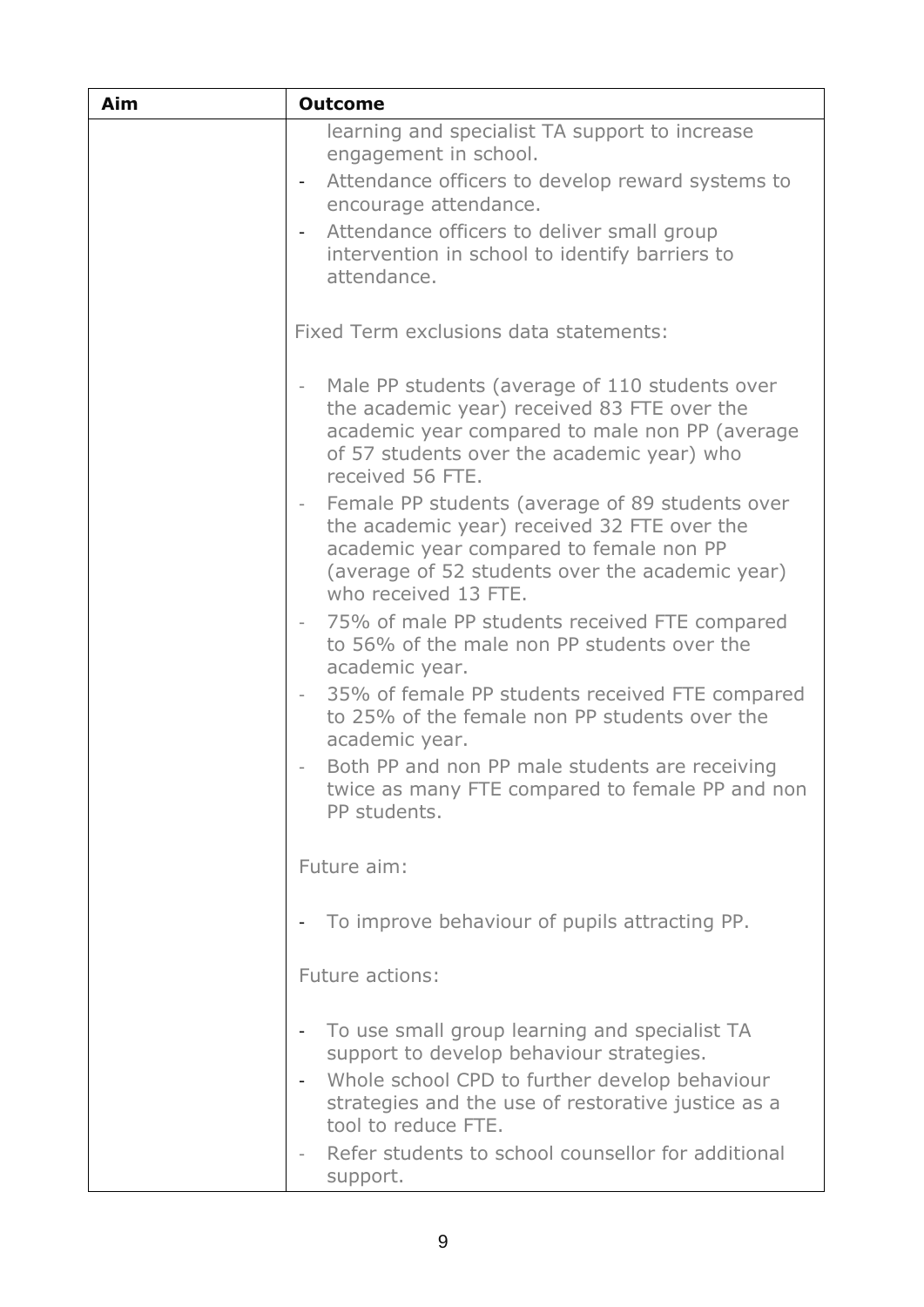| Aim                                                                                                                                                                                                                                           | <b>Outcome</b>                                                                                                                                                                                                                                                                                                                              |
|-----------------------------------------------------------------------------------------------------------------------------------------------------------------------------------------------------------------------------------------------|---------------------------------------------------------------------------------------------------------------------------------------------------------------------------------------------------------------------------------------------------------------------------------------------------------------------------------------------|
|                                                                                                                                                                                                                                               |                                                                                                                                                                                                                                                                                                                                             |
| This school<br>believes in<br>providing a<br>varied, balanced<br>and healthy<br>lunch-time meal<br>to all students. All<br>students dine<br>with their peers<br>and staff to<br>support social<br>engagement and<br>relationship<br>building. | The large majority of PP pupils have taken part in the<br>Cook and Eat program and have achieved or are<br>working towards a cookery accreditation such as<br>BTEC, GCSE or ASDAN. Staff and pupils eat together<br>in centres on a daily basis with food cooked by the<br>pupils.                                                          |
|                                                                                                                                                                                                                                               | Future aim:                                                                                                                                                                                                                                                                                                                                 |
|                                                                                                                                                                                                                                               | To continue to ensure all pupils receive a healthy,<br>$\qquad \qquad \blacksquare$<br>well-balanced meal each day and develop the<br>community of the centre through communal<br>eating. Pupils plan and cook food for all to eat<br>developing their cooking and independent living<br>skills as well as benefiting the school community. |
|                                                                                                                                                                                                                                               | Future actions:                                                                                                                                                                                                                                                                                                                             |
|                                                                                                                                                                                                                                               | To employ a subject lead learner for cook and eat<br>$\overline{\phantom{a}}$<br>to further develop the delivery of the program.<br>To ensure accreditation is the same across all<br>$\blacksquare$<br>WSAPC sites to accurately measure academic<br>progress across the school.                                                           |
| Deliver a dialogue<br>counselling<br>service to<br>students across<br>all sites of the<br>alternative<br>provision college.                                                                                                                   | Counselling is currently being offered across all sites<br>apart from Chichester Primary APC. The counsellors<br>have been engaging with PP students in centre on a<br>weekly basis.                                                                                                                                                        |
|                                                                                                                                                                                                                                               | Recruitment for a further counsellor for those centres<br>currently without one is underway.                                                                                                                                                                                                                                                |
|                                                                                                                                                                                                                                               | Future aim:                                                                                                                                                                                                                                                                                                                                 |
|                                                                                                                                                                                                                                               | To ensure there is counselling offered in all sites<br>$\overline{\phantom{a}}$<br>across APC.<br>Implement a system to monitor impact.<br>$\blacksquare$<br>Look to increase counselling hours offered<br>$\blacksquare$<br>depending on impact.                                                                                           |
|                                                                                                                                                                                                                                               | Future actions:                                                                                                                                                                                                                                                                                                                             |